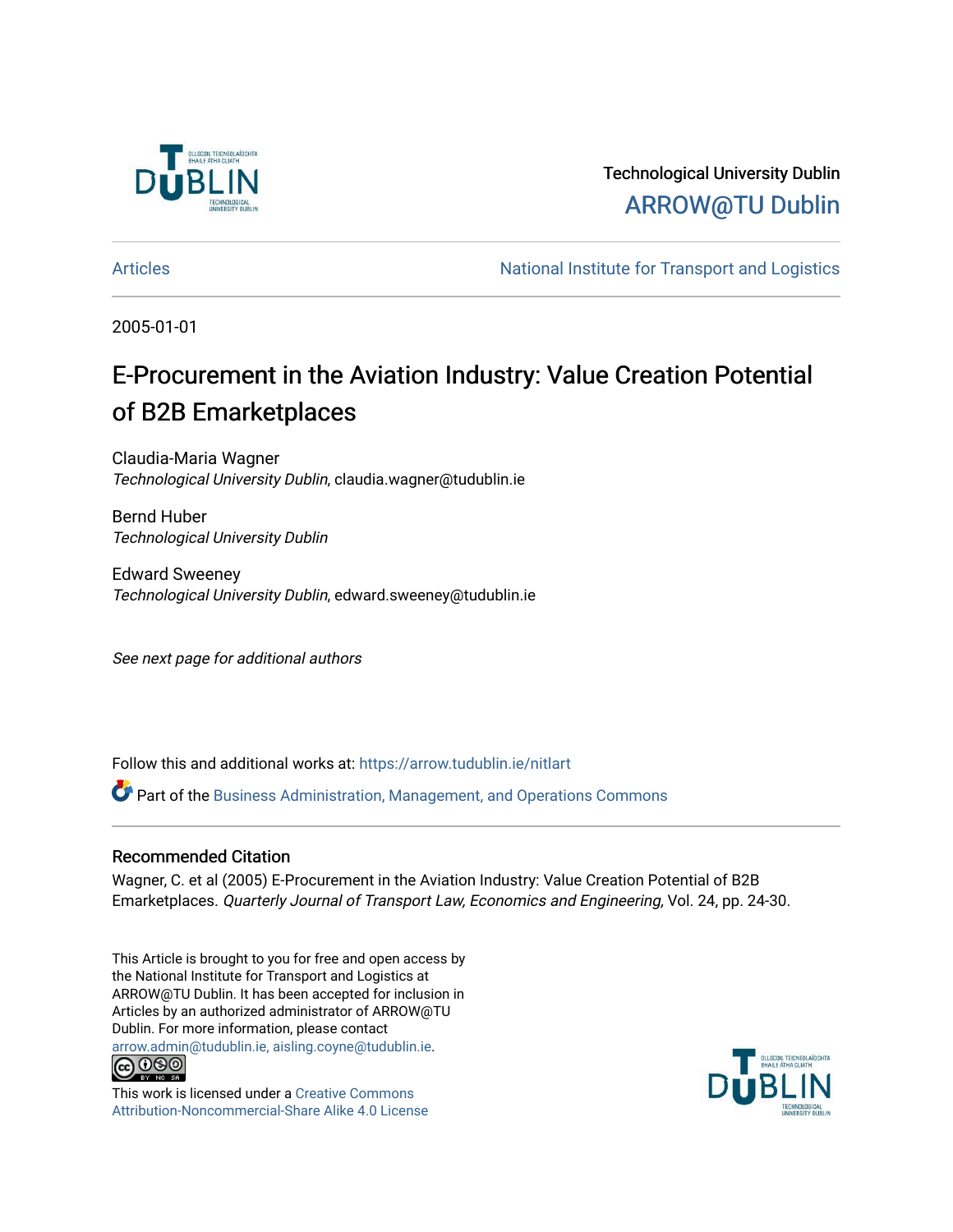## Authors

Claudia-Maria Wagner, Bernd Huber, Edward Sweeney, and Austin Smyth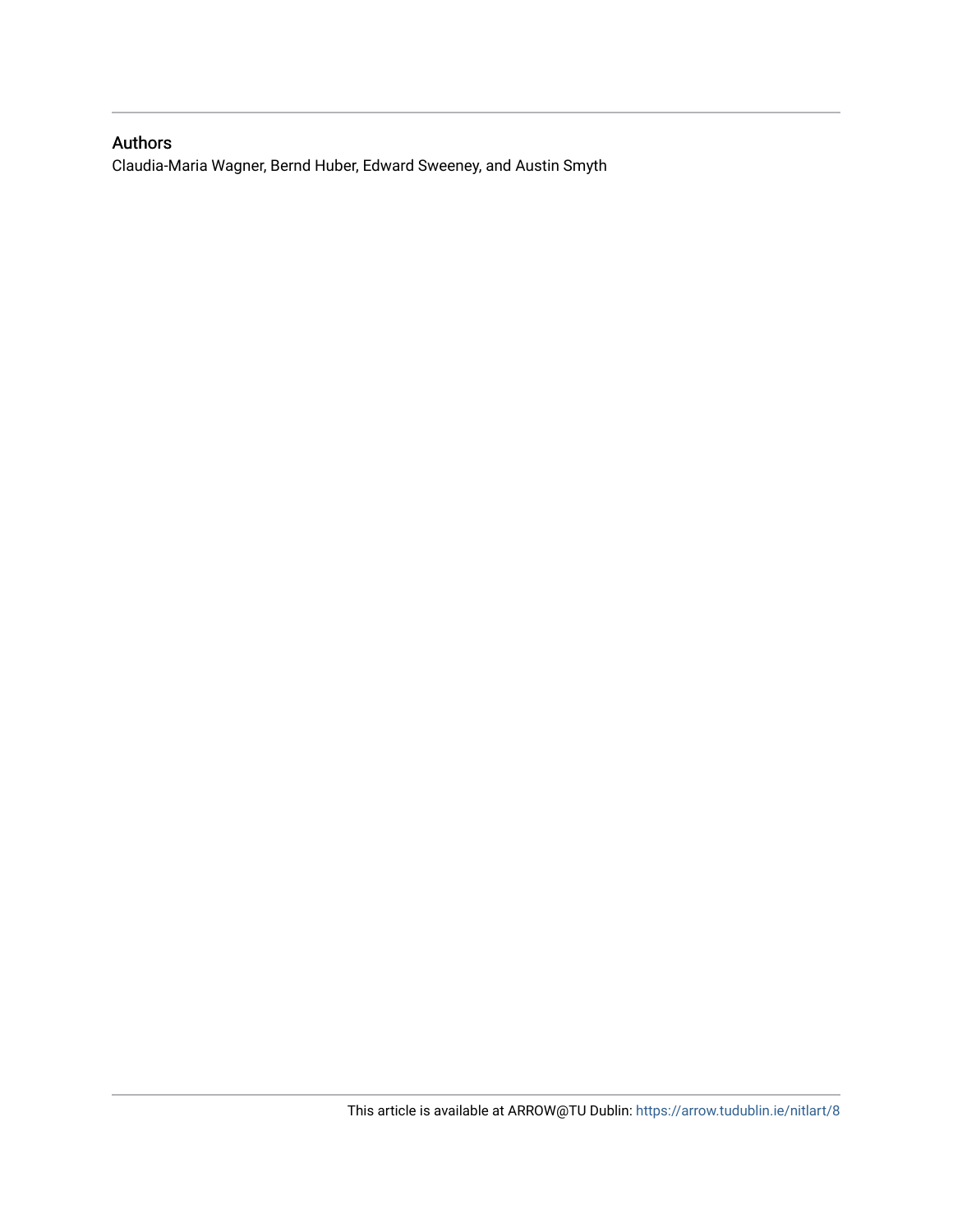## **E-PROCUREMENT IN THE AVIATION INDUSTRY: VALUE CREATION POTENTIAL OF B2B E-MARKETPLACES**

*Claudia-Maria Wagner (PhD Student) Bernd Huber (PhD Student) Edward Sweeney (Director of Learning) Prof Austin Smyth (Director General)*

*National Institute for Transport and Logistics,*

*Dublin Institute of Technology 17 Herbert Street, Dublin 2, Ireland Ph.: +353 1 669 0806 Fax: +353 1 661 1943 e-Mail:* [claudia.wagner@dit.ie](mailto:claudia.wagner@dit.ie) [bernd.huber@dit.ie](mailto:bernd.huber@dit.ie) [edward.sweeney@dit.ie](mailto:edward.sweeney@dit.ie) austin.smyth@dit.ie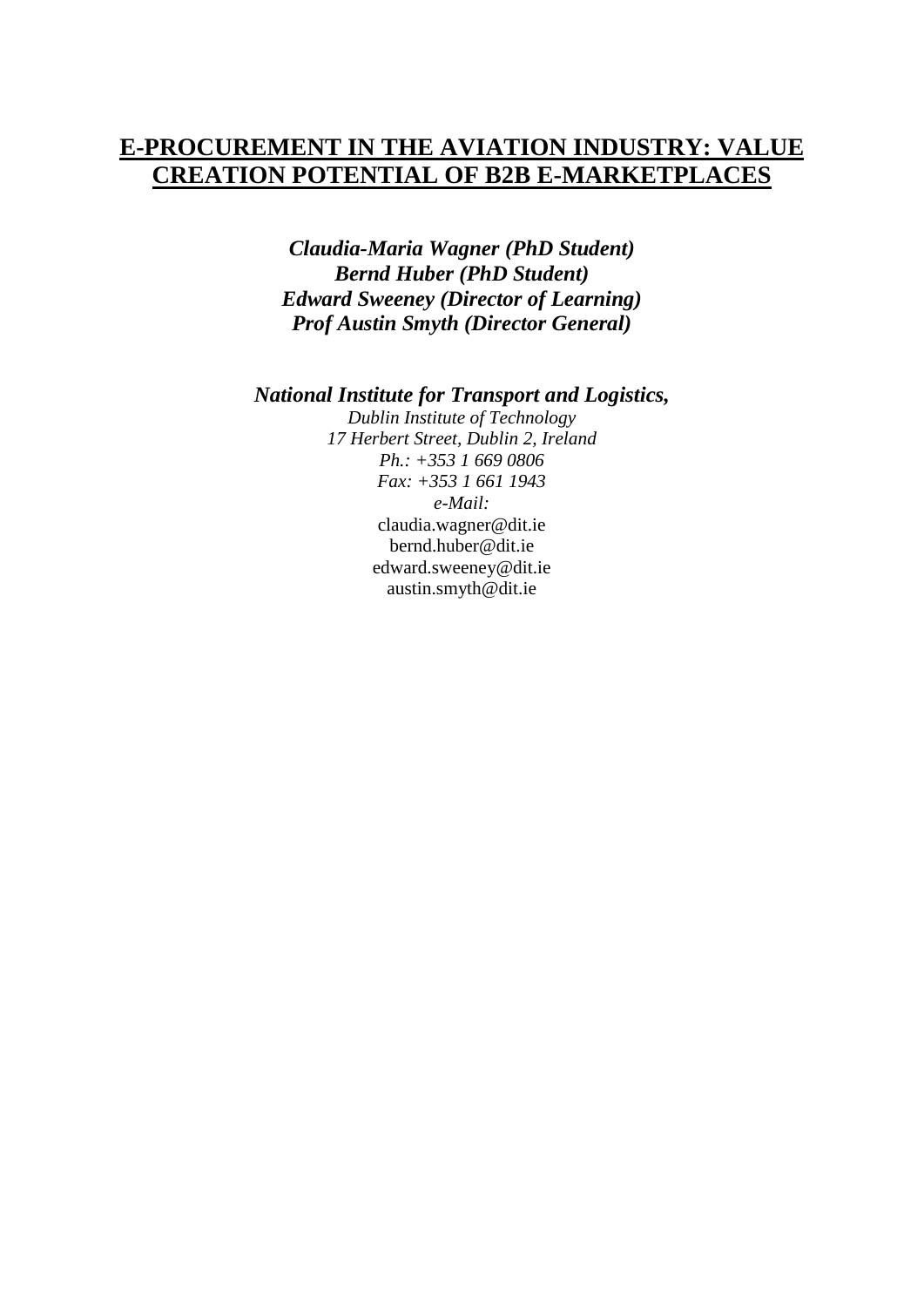### **Abstract**

In academic literature, only limited research has been undertaken in exploring the value creation of B2B (Business-to-Business) e-Marketplace models in the aviation industry. The aim of this publication is a theoretical analysis to explore whether or not B2B e-Marketplaces can make a contribution to the achievement of competitive advantage in procurement in the aviation industry. The research focuses on the potential of B2B e-Marketplaces in terms of improving an airline's competitiveness in its procurement value chain and discusses empirical results from a survey among international e-Marketplace / portal operators.

**Keywords:** Airline Industry, B2B e-Marketplaces, E-Procurement, Competitive Advantage

#### **1. Introduction**

The airline industry can be characterised as a very unique kind of industry. Bourgeois and Eisenhardt (1988) have described it as a high velocity environment, where there is sharp and discontinuous change in demand, competitors, technology, and regulation, overlapped with continuous dynamism or volatility. They argue that in this kind of environment, strategic decision making is problematic because of these dramatic changes and because of the difficulty of predicting the significance of a change. The airline industry to date has still very nationalistic characteristics, but is becoming more and more globalised due to liberalisation trends and consequent construction of global strategic alliances. Moreover, the industry is characterised by complexity in terms of various regulatory needs. Information and communication technology (ICT) has played a major strategic role in several steps of the airline value chain framework since the development of CRSs (Computer Reservation Systems) and EDI (Electronic Data Interchange). In the 1990s, the use of the Internet as a sales channel for airline tickets has been promoted as highly promising (e.g. Roy and Filiatrault, 1998) and nowadays public online booking portals are widely used. In the late 1990s, B2B e-Business became more and more the focus of firms' strategies, while simultaneously a relatively large number of B2B e-Marketplaces emerged. One of the recent most meaningful developments has been the formation of strategic alliances, partnerships and mergers, which, beyond the co-ordination of schedules and fares, aims at cost reductions through the possibility of joint-procurement opportunities. More recently, airlines have studied intensively the potential of such joint-procurement possibilities and have taken measures in creating consortia-led e-Marketplaces as mediators for aggregating demand and to facilitate transactions. Christiaanse and Markus (2003) argue that e-Marketplaces have the potential to positively impact company and supply chain performance, thus altering industry structure. However, e-Marketplaces have gained little momentum in the industry so far and their failure rate is very high (Gill and Wu, 2001). Due to the lack of revenues they have generated many had to cease operations or merge with other industry players. It is predicted that only a few e-Marketplaces will survive in each industry by succeeding to reach a critical mass of participants, and the right variety of products and services to cover the needs of the particular industry (Oesterle and Fleisch, 1999). So far, limited academic research has been undertaken in exploring the value creation of B2B e-Marketplace models, particularly in the aviation industry. A sound theoretical analysis is necessary to explore whether or not e-Marketplaces have the potential to add value to procurement in the aviation industry. Thus, this research focuses on the potential of B2B e-Marketplaces in terms of improving an airline's competitiveness in its procurement value chain.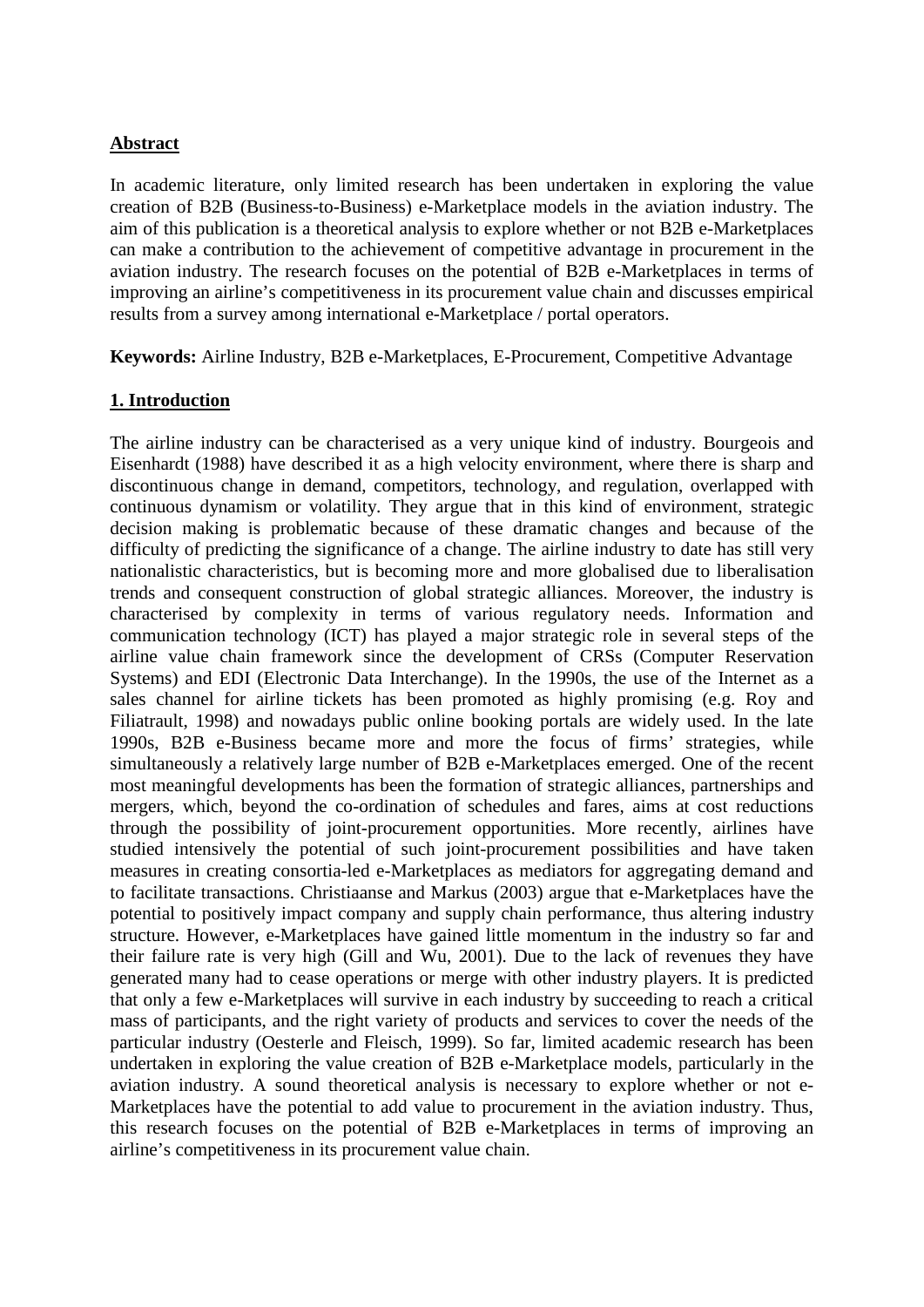### **2. Theoretical Background**

A B2B e-Marketplace exchange is a central marketplace facilitated by ICT, in which multiple buyers and suppliers come together to gather information and buy and sell goods and services (Bakos 1998). The concept of B2B e-Marketplaces in the aviation industry cannot be researched without taking into account the link between the diversity of theories of competitive advantage and ICT as well as the specific industry-related drivers. The concept of ICT as a competitive means has been strongly researched in the literature. Similarly, the overall concept of e-Business (and its subset e-Commerce) and their potential for value creation and thus the potential for creating sustained competitive advantage has been the focus of most recent research work (e.g. Amit and Zott, 2001; Rasheed and Geiger, 2003; Lee, Cho and Lee, 2002; Zott, Amit and Donlevy, 2000; Phan, 2003). However, academic literature to date has outlined the central issues of e-Business to a limited extent and so far no unified theoretical model has been developed which captures the unique features of this phenomenon (Amit and Zott, 2001). Furthermore, most of this research has focused on businesses and transactions in terms of B2C (Business-to-Consumer). In terms of B2B, ICT has been increasingly researched in recent years as the basis for inter-organisational information systems (IOS) that enable firms to transcend organisational boundaries, facilitate the flow of information, and manage linkages between suppliers and customers in the supply chain. E-Marketplaces have evolved from IOS (Reimer, 1996). The evolution of virtual B2B e-Marketplaces, created by Internet-based ICT, is an innovation that spans firm and industry boundaries while creating value through new exchange mechanisms, unique transaction methods, and new forms of collaborations between firms (Rasheed and Geiger; Büchel and Raub, 2002; Van Tulder and Mol, 2002). Yet, the value creation potential of e-Marketplaces in the airline industry and their role in enhancing competitive advantage has not been the focus of academic research to date.

Several theories of competitive advantage provide potentially useful frameworks for the analysis of B2B e-Marketplaces in the aviation industry. The resource-based view has become a popular perspective for explaining sustainable competitive advantage in ICT and e-Business (Barney, 1991; Barney, Fuerst and Mata, 1995; Clemons, 1991; Clemons and Row 1991; McFarlan, 1984). Resource-based theory has also been suggested as a meaningful theoretical framework for pursuing competitive advantage through the development of IOS in value chain activities because of the required diffusion of new technology assets (Rasheed and Geiger, 2003, cited Angeles and Nath, 1999; Kumar & Crook, 1999). However, resource theory as it relates to using ICT to establish a sustainable competitive advantage has been equivocal.In particular, the resources involved in web-based e-Commerce may not be a source of competitive advantage. Resources in this technical context can at best be viewed as a temporary source of competitive advantage or a source of competitive parity. In fact, except for managerial ICT skills, Barney, Fuerst and Mata (1995) concluded that ICT can not be a source of sustainable competitive advantage. Because ICT resources are mobile and imitable, firms can only expect to have a temporary competitive advantage, and should view ICT as necessary in maintaining competitive parity (Rasheed and Geiger, 2003). In determining the value creation of e-Business, Amit and Zott (2001) observed that new value can only be created by the way in which transactions are enabled. In brief, these authors developed a model of the sources of value creation in which the value creation potential depends on four interdependent dimensions: efficiency, complementarities, lock-in, and novelty. Clemons (1986) identified the "create-capture-keep" paradigm by focusing on ICT-based customer switching costs as a potential source of competitive advantage. Another theory that describes sources of value creation and thus the achievement of competitive advantage is the transaction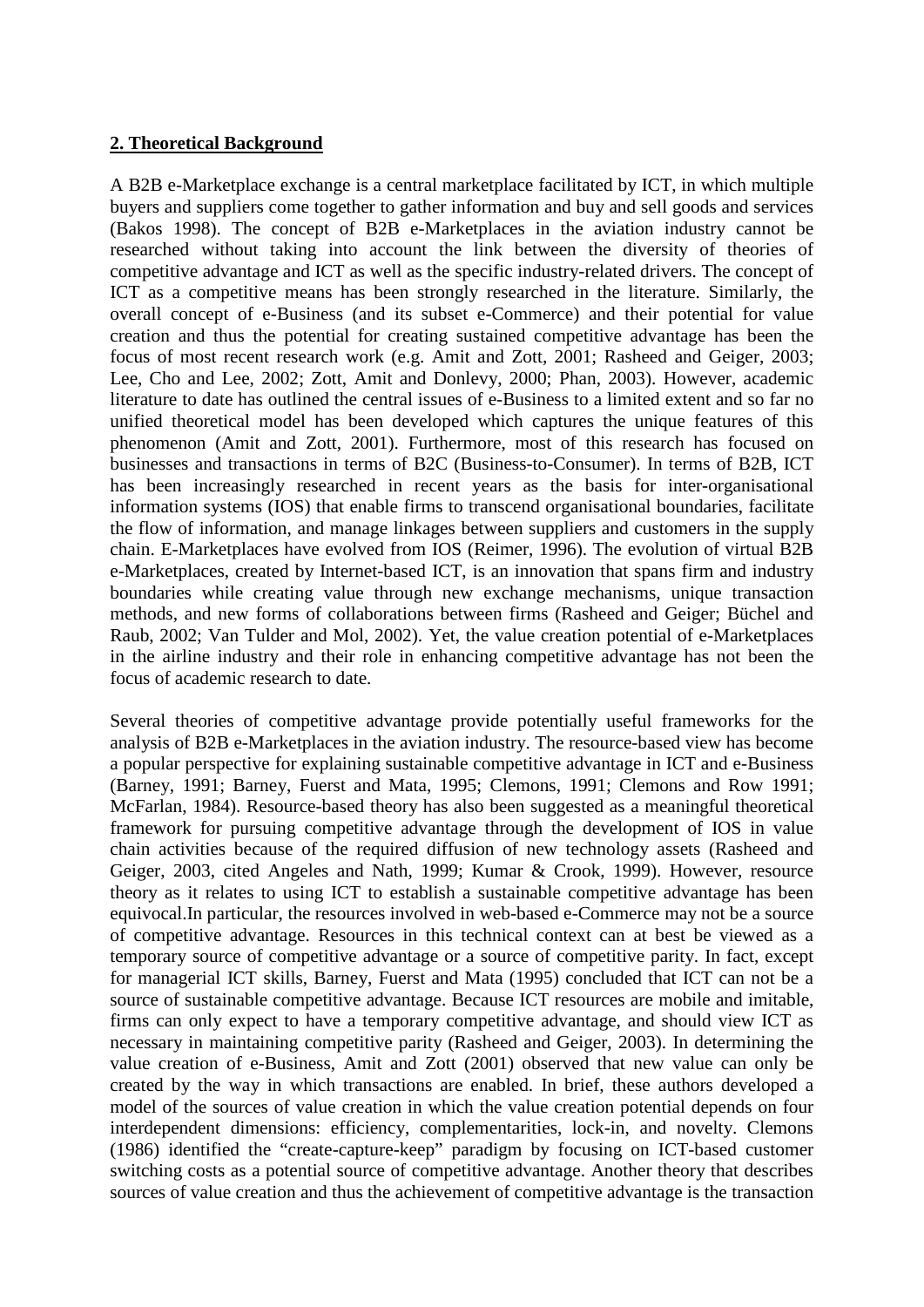cost theory. Transaction cost can be defined as the costs of planning, adapting, executing, and monitoring the completion of a specific task (Williamson, 1983). In ICT literature, the leading perspective on e-Marketplaces is transaction cost theory (see Christiaanse and Markus, 2003). The strategic network theory is equally relevant in understanding the value creation of e-Businesses. Networks can be defined as two or more firms which, due to the intensity of their interaction, constitute a subset of one or several markets (Thorelli, 1986) and are possibly the most efficient form of organisation for today's economic circumstances (Miles and Snow, 1984). Jarillo (1988) defines strategic networks as long-term purposeful arrangements between organisations that allow these firms in them to gain or sustain competitive advantage in comparison to their competitors outside the network. Strategic networks are furthermore differentiated from vertical integration by the relative independence of participating firms. Therefore, strategic network theory expands transaction cost theory to explain the emergence of long-term relationships between firms in terms of the reduced transaction costs enabled by network collaboration. A combination of the presented theories is required to situate the value creation potential of e-Marketplaces to e-Procurement in literature.

### **3. Value Creation Potential of B2B e-Marketplaces in the Aviation Industry**

Weller (2000) notes that the types of e-Marketplaces that develop in a given industry will depend on the complexity and frequency of transactions, the extent of industry concentration and the relative power of buyers and suppliers. The deployment of B2B e-Marketplaces is potentially enabling a more efficient and streamlined flow of information, goods, services and payments between businesses (Bakos, 1991). In their early evolutionary stages, e-Marketplaces were meant to present a new business model focusing on the matching of buyers and sellers including the support of customers, products and services (Raisch, 2000). For the airlines, the B2B websites are an opportunity to use their leverage as major buyers to wring savings from suppliers and sell excess inventory. However, e-Marketplaces are currently evolving from simple matching services focused on transactions and e-Commerce to the provision of a variety of value-added services that support transactions. A further step in the development will be the integration of knowledge services into the transaction exchange, thereby building value trust networks that enhance collaboration within the member communities (Raisch, 2000). Improving liquidity and addressing inefficiencies in supply chains by facilitating transactions and improving business processes, these virtual markets provide a value proposition to procurement and supply management in the aviation industry. Every supply chain consists of multiple layers of companies, which individually can be involved in several different supply chains. Figure 1 represents the aviation industry value chain incorporating potential e-Marketplace platforms. The various transactions between the manufacturing and non-manufacturing entities are shown in the diagram. To simplify the diagram, the organisations are represented as operating at a single level in the value chain and supplying to the respective higher levels. However, in reality, many subjects operate at and supply to more than one level.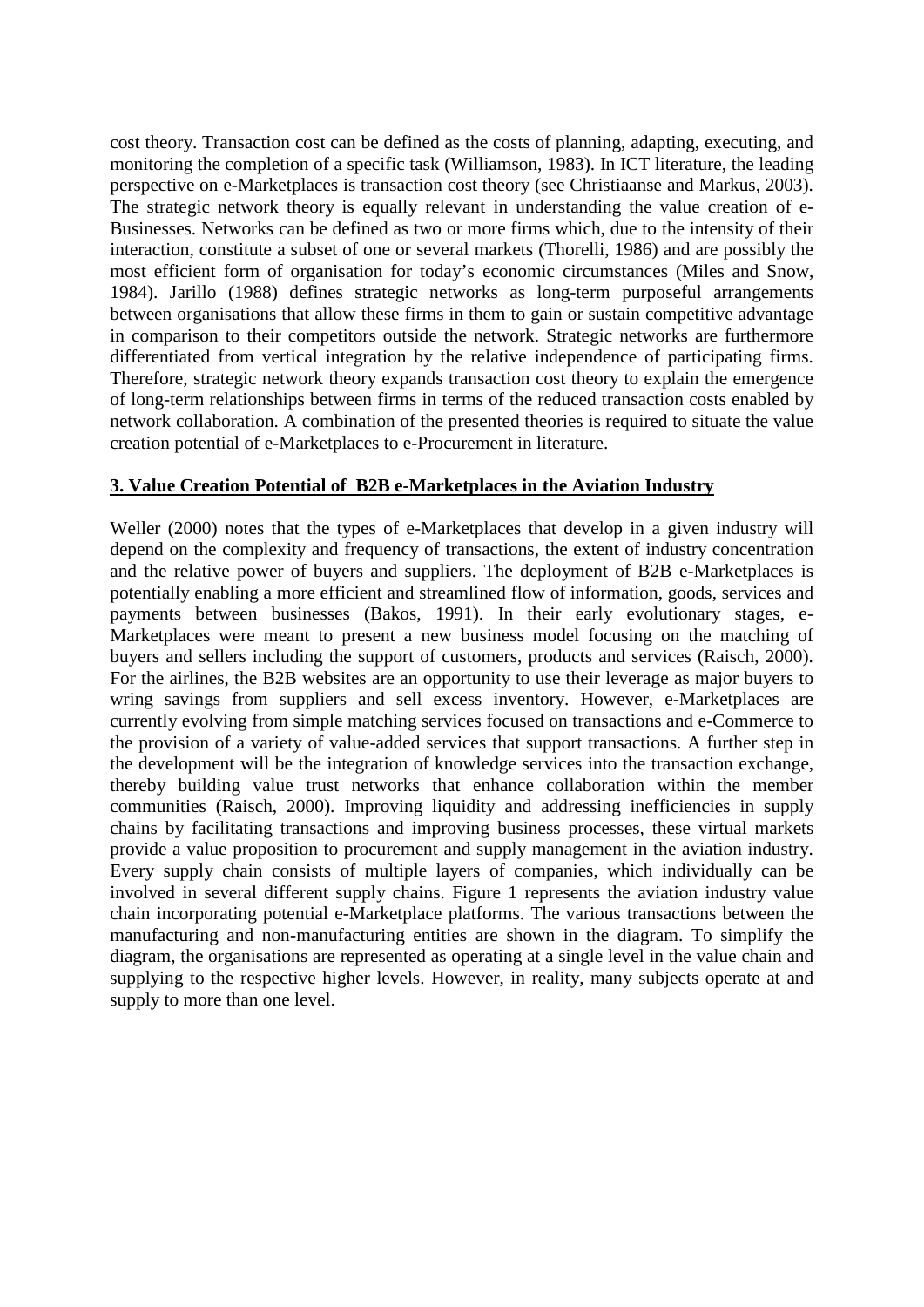*Figure 1: Airline Industry Value Chain*



*(Source: Derived from Department of Trade and Industry, A study of the impact of e-Business on the UK aerospace sector, 11 October 2000, p. 4-2)*

To date, a small percentage of purchases have been undertaken in electronic marketplaces in the aviation industry compared to the traditional method of buying and selling aircraft parts and services. The emergence of B2B e-Marketplaces spanning both vertical and horizontal markets has the potential to add value to procurement practices by:

- Disintermediation
- Reduction of Search Costs and Time Efficiency Enhancements
- Increased Transparency of Supplier Base
- Inventory Reductions
- Joint-Procurement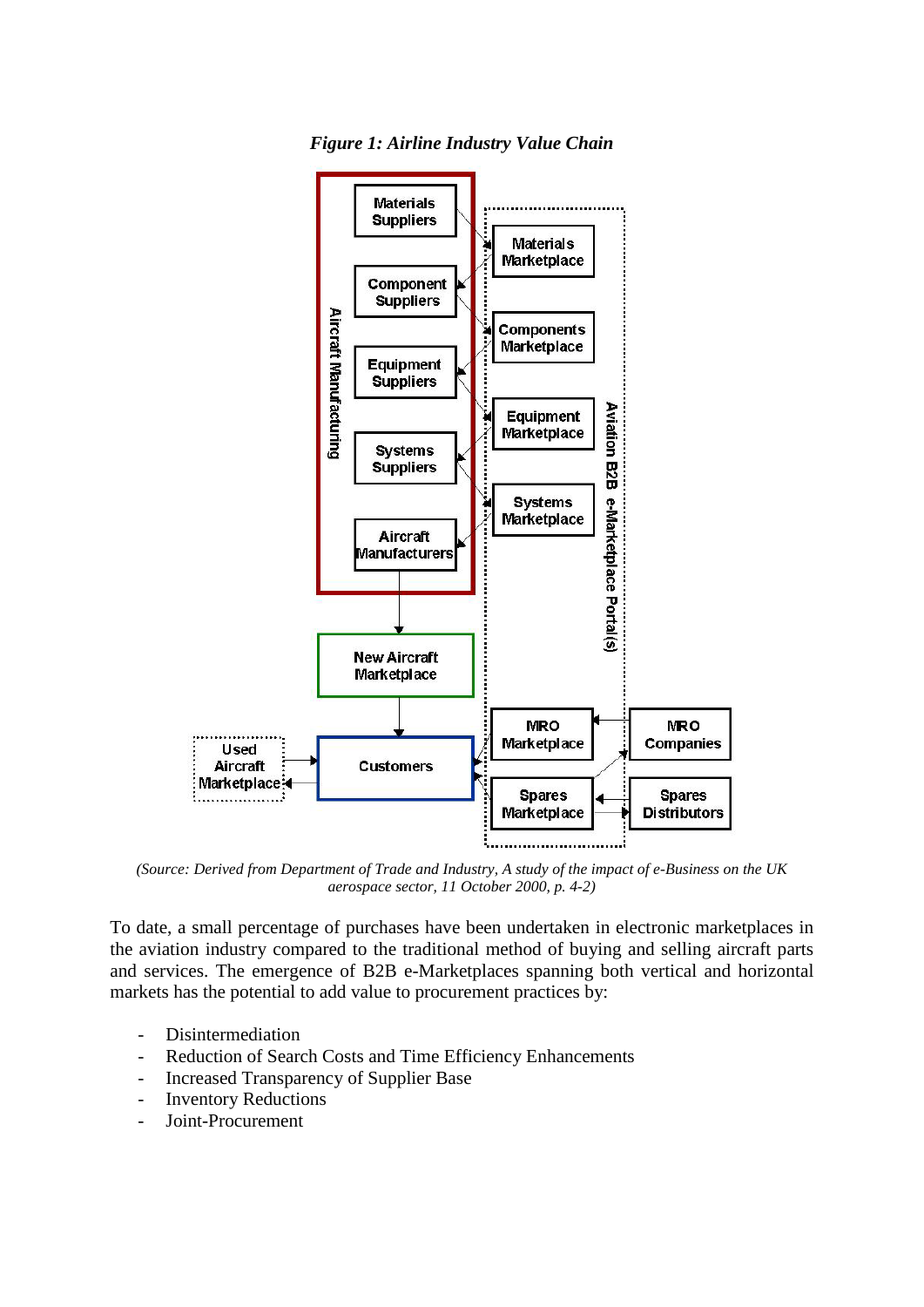## *3.1. Disintermediation*

New information technologies, such as wide-area and transparent communication through the Internet, shared database infrastructures, Internet auctions, and Internet search and document display capabilities, suggests that traditional intermediaries can be replaced by more efficient e-Businesses pursuing disintermediation strategies (Young and Johnston, 2000). The term disintermediation can be defined as the alleged move towards shorter value chains in electronic marketplaces. Intermediaries have been known to add significant costs to the value chain, thus suppressing the profit margins of producers while at the same time resulting in higher final prices for end users. The introduction of a third party that acts as an "certification agent" (Timmers, 1998) can create the necessary trust by assuring quality and creating a de facto standard. However, Maddox (1998) argues that the role traditional middlemen are playing is changing. Advanced use of ICT and the evolution of e-Marketplaces can be hypothesised to reduce the transaction cost for producers, thus enabling them to internalise activities that have to be purchased from intermediaries in a traditional market and resulting in a redistribution of profits within the value system (Giaglis, Klein and O'Keefe, 1999). E-Marketplaces potentially facilitate the direct matching of buyers and sellers, and as a result traditional intermediaries may be reduced or even eliminated, leading to disintermediation (e.g. Gellmann, 1996; Gates, 1995).

## *3.2. Reduction of Search Costs and Time Efficiency Enhancements*

The use of ICT has created increased industry competition, reduced technology costs, and increased interconnectivity of technology through open architectures in the past. Complementing these trends with infrastructures like the Internet, the consequences are more effective markets (Grover and Ramanlal, 1999). According to Jarach (2002), a web interface can generate two types of advantage: (1) greater effectiveness due to the possibility of shorter buyer search times and due to the possibility of reducing supplier response times, and thus simplifying the planning process; (2) greater efficiency, as B2B online negotiations also allow other actors, that are not part of the usual supplier network to participate in the process with a product or service offer, thus resulting in economies of variety and considerable savings in management. The power of Internet technologies to match buyers and sellers, share information, reduce search costs, and compare complex products, has been argued to alleviate market imperfections, resulting in more effective markets (Bakos, 1991). Due to the sometimes sporadic nature of demand for unpredictable aircraft maintenance parts, airline operators perceive difficulties in parts demand forecasting (e.g. Clarke, 1998; Ghobbar and Friend, 2002). Airlines often face very high costs in locating spare parts and components, especially for older aircraft types. This is also true for AOG (aircraft on ground) repair where besides the parts required by the aircraft manufacturer to be in inventory at the airlines' bases, appropriate parts have to be located in a very limited timeframe. Due to the lack of transparency of aircraft spare part inventory locations, airlines often face very high costs for such AOG repair parts.

## *3.3. Increased Transparency of Supplier Base*

When analysing the effect of e-Marketplace on transaction and procurement processing costs, it also needs to be considered that the airline industry is a highly complex one. In order to ensure the quality necessary and required by many federal aviation authorities to ensure safety, the aviation and aerospace industry differs from other sectors, as there are very high barriers to entry due to regulatory requirements. Usually, projects would be of high technical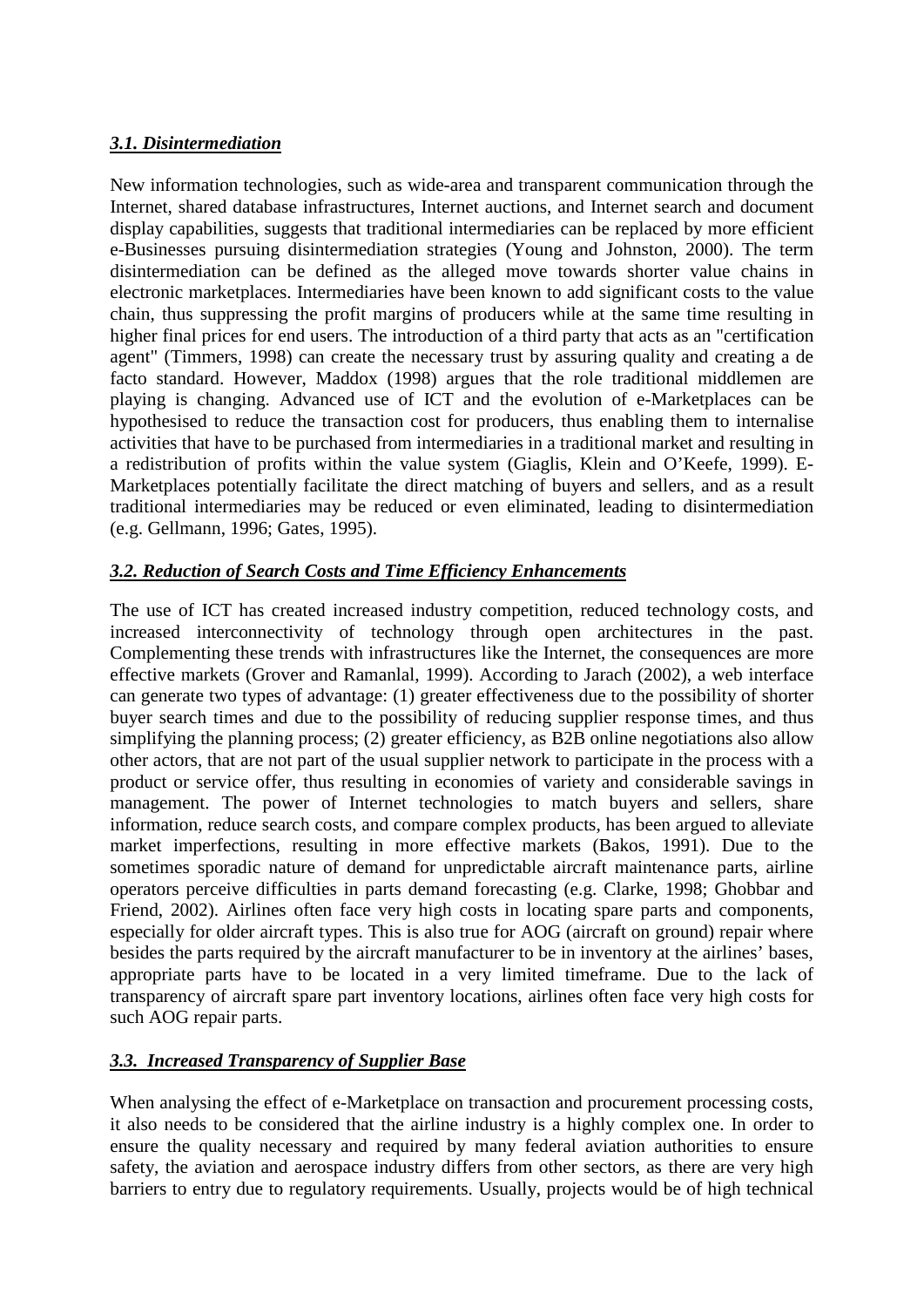complexity and risk and are quite frequently collaborative between risk sharing partners. Sometimes, projects have long life cycles that can extend out to 50 years including ongoing modification, rebuilding and re-engineering. Furthermore, products are manufactured in low volume with unique design modification and option configuration status and quite often products require individual configuration history and modification tracking for certification, as well as full trace ability which is required on parts and materials. About 5% of the total parts purchased makes up about 25% of the total procurement cost in the aviation industry (Ghobbar and Friend, 2002). Mostly, high value products are sold under a requirement for full life support with in-service modifications and upgrades and vendors almost invariably supply initial maintenance packages including both spares and support. Finally, at the top of the value chain the industry has become highly consolidated with almost no competition (Chan, 2000). The world-wide market for aviation parts and products is highly fragmented and parts are supplied by many types of suppliers, including airlines, OEMs, numerous distributors, fixed base operators, traders and brokers. Suppliers of aviation parts and products are geographically dispersed and because of the specialised and complex nature of aviation parts and products, the particular part or product desired by a buyer may not be easily accessible. Buyers frequently search for a specific part or product to meet the parameters of a specific aircraft at a particular location. Buyers may spend a significant amount of time examining multiple paper catalogues and other information from different suppliers to identify the most appropriate part or product. After locating the desired part or product, buyers typically must place orders with multiple suppliers in order to obtain parts or products related to a single aircraft. The use of e-Marketplaces has the potential to result in improved search capabilities, which results in a higher transparency of markets, and thus lower product prices.

## *3.4. Inventory Reductions*

Aircraft availability has to be maximised at peaks and maintenance fitted into times when the planes are not required for commercial activities (Ghobbar and Friend, 2002). Demand for air transport varies with time. There are variations in daily, weekly, and annual demand, leading to peaks at popular times. For example, a charter airline would experience its peaks during the summer months, and therefore schedule heavy maintenance to the less busy winter times. However, the usage patterns of a lot of parts is unpredictable, and estimating future demand is done by considering available maintenance contract information and by looking at scheduled maintenance plans, with some companies preparing manual forecasts for expensive parts (rotables/repairables). Forecasting of parts is generally category dependent, due to parts being defined either as life limited (predictable) or condition-monitored (unpredictable). Such forecasts are generally based on usage patterns such as flying hours or past parts demand, or the number and type of checks planned for every aircraft, and the fleet size. Historically, airlines are attempting to control the majority of the aviation parts and products inventory. Airlines are now beginning to reduce the size of their parts inventories in an effort to reduce inventory carrying costs. These inventory reductions have increased reliance of airlines on suppliers of new, used and overhauled parts and products, many of which may be difficult to obtain from manufacturers on a timely basis, if at all. If airlines demand time responsive inventory procurement processes, responsibility for inventory storage and handling will shift to suppliers. Bakos (1998) argues that e-Marketplaces improve information sharing between buyers and sellers, helping to lower the cost of logistics and promoting quick, just-in-time deliveries and thus reduced inventories. Most airlines, that perform at least the line maintenance at their own in-house facilities, must hold a certain amount of spare parts in their own inventories, based on projected annual flying hours. This is required by the large airframe and engine manufacturers. Also when new types of aircraft are introduced, the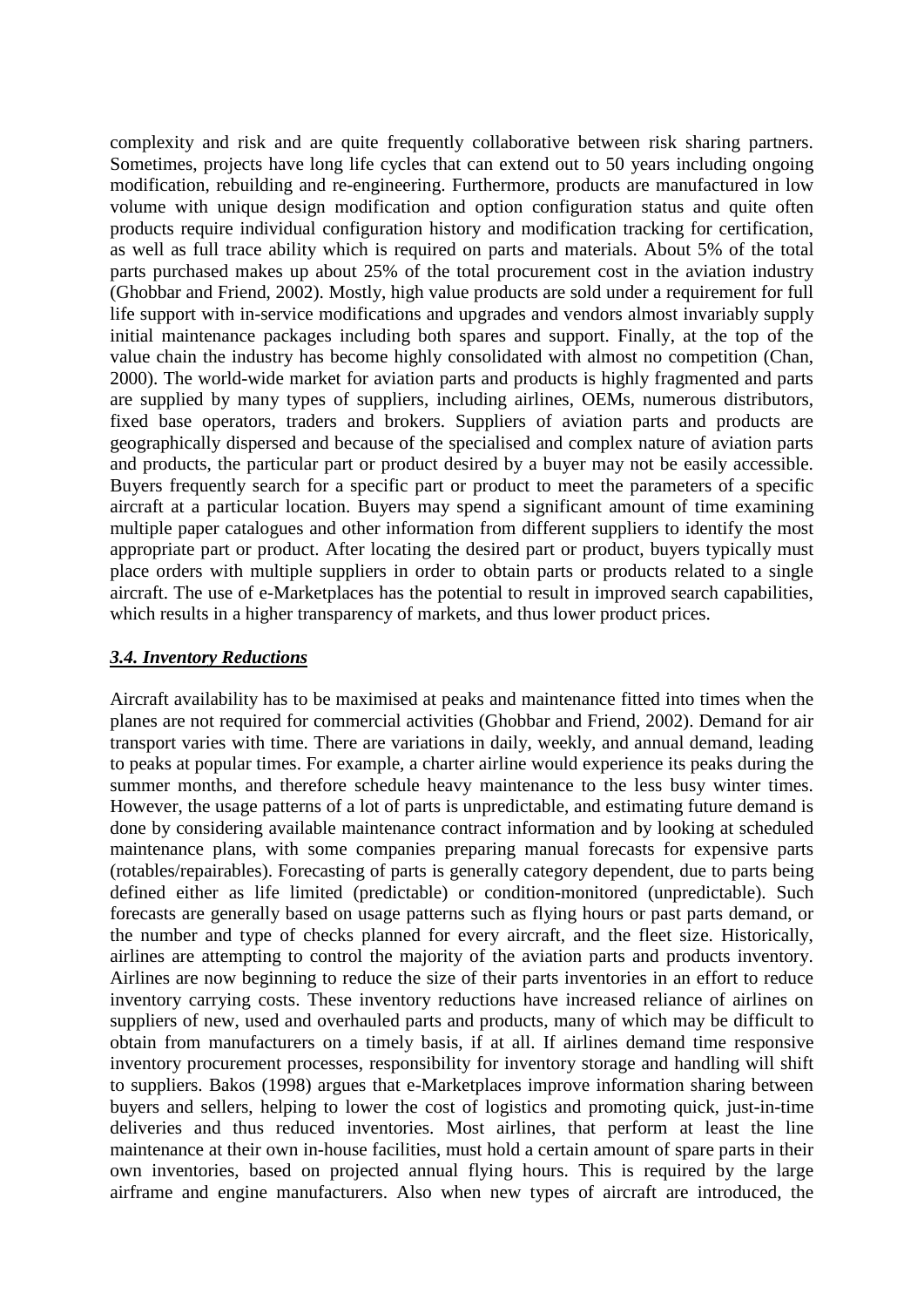airframe and engine manufacturers provide a spares provisioning list. However, in many cases, airlines do hold more inventory than required, due to reasons such as avoiding AOG situations and also due to the fact that there is often still a huge amount of parts available that cannot be used anymore because of changes in the fleet type. In such cases, there is often an inventory overload, which binds a significant amount of capital that could be used elsewhere otherwise. Also many parts have a shelf life that cannot be used anymore after a certain amount of time. To reduce inventories, airlines can take advantage of means such as e-Marketplaces in order to manage their inventories and source missing parts in a time and cost efficient manner.

## *3.5. Joint-Procurement*

The cost of material input accounts for about between 35% up to 57% of total costs at airlines, thus being the most important component (Oum, 1998). By reducing market fragmentation, a larger customer base for a specific product increases collective buying power. Also, low ICT costs enhance customer access to this product (Grover and Ramanlal, 1999). Similarly, Jarach (2002) argues that sophisticated e-Procurement applications can generate competitive improvements for firms because of the sharing of information and the planning of joint activities. In recent developments in the airline industry, a rising number of airlines involved in strategic alliances, as well as co-operations managed by holding companies can be observed. By viewing horizontal forms of co-operation as one entity in the airline industry, the procurement volume expands considerably. When putting together the purchasing power of such entities, one can identify potential cost savings in procurement. Operationally, airlines can co-operate across a wide range of activities. Oum, Park and Zhang (2000) defined 11 areas of joint or co-ordinated activities, including joint-maintenance and joint-procurement of fuel or other supplies. As the base facilities and headquarters of airlines embedded in strategic co-operations are quite often located globally, an e-Marketplace can be seen as mechanism for realising these joint-purchasing benefits by enabling aggregate buying, which means that multiple buyers can aggregate their procurement volume, reducing the price through purchasing larger quantities. When considering the fact that co-operation in network relationships can lower total costs of various activities, e-Marketplaces can be understood as participants in collaborative supply networks (Christiaanse and Kumar, 2000).

## **4. Results of a Survey among E-Marketplaces in the Aviation Industry**

## *4.1. Survey Background*

In order to study the value creation potential of e-Marketplaces in the airline industry in more detail, a survey was initiated addressed to the population of 59 e-Marketplaces and aviation specific portals and service providers worldwide dedicated to the airline and aviation industry. In the year 2000, the whole industry witnessed a tremendous rise in numbers of new e-Marketplaces entering the market. Not surprisingly, the industry saw many failures, bankruptcies as well as mergers and consolidations within the population over the following years. As a result, out of these 59 portals identified, only 26 were still operational as aviation portals in 2002, whereas the rest of them ceased their operations fully or changed their business focus in another direction. Out of the 26 e-Marketplace identified as being valid for this research, 13 returned the survey, which is a response rate of 50% (see table 1).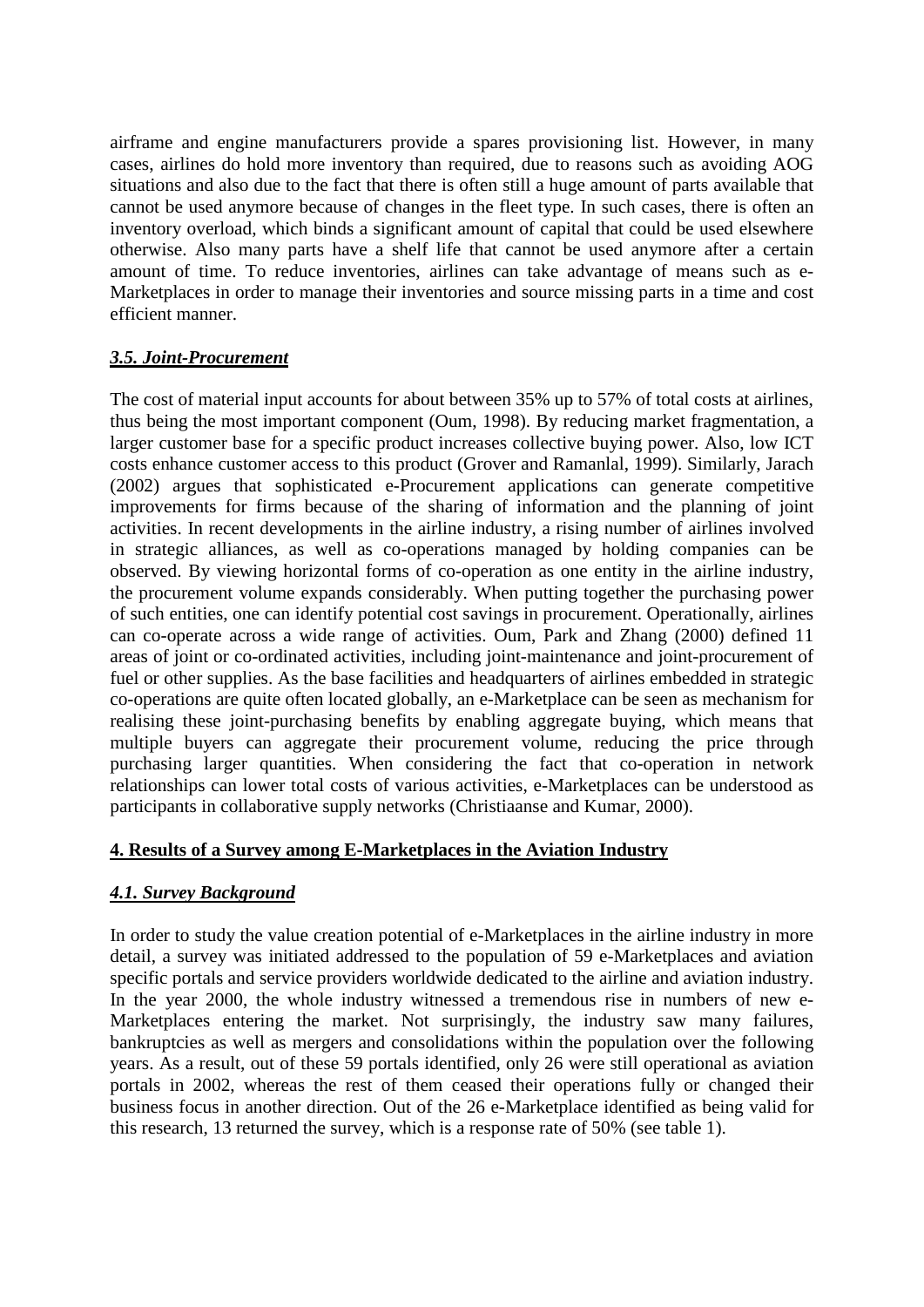|                                           | <b>Number of Participants</b> | <b>Related</b><br>Percentage |
|-------------------------------------------|-------------------------------|------------------------------|
| Initial total number of aviation portals  | 55                            |                              |
| Number of portals that ceased operations  | 12                            | 21,8%                        |
| Number of portals active in other sectors | 17                            | 30,9%                        |
| Number of active aviation portals (AAP)   | 26                            | 47,3 $%$                     |
| <b>Responses/Response Rate</b>            | 13                            | $50\%$ (of AAP)              |

*Table 1: Background Information to Survey Response Rate*

Most answers came from the United States with 46% of total received surveys, followed by 23% of answers from Great Britain and 15% from Germany. This result shows that the United States is market leader in numbers of e-Marketplaces. This finding is acknowledged by Raisch (2000). To investigate the possibility of non-response bias in the data, results were tested for statistically significant differences in the responses of early and late returned surveys. No significant differences were found and it therefore can be assumed that the sample results are representative as the population.

## *4.2. Services Offered*

The average number of 10 months for an e-Marketplace to become operational gives a hint that at least a rudimentary e-Marketplace system is relatively easy to implement and maintain. However, this implementation time leaves room for speculation concerning the ability of such systems meeting all requirements of customers regarding content, security, service and functionality. Most e-Marketplace operators indicated that they are still in an evolutionary phase, but overall they expected that functionality and service might considerably change in years to come to better fit customer needs. The fact that most e-Marketplaces are still being in an evolutionary process can be strengthened with regard to the number of people employed. Most of e-Marketplaces only employ up to 50 people. The business focus is predominantly on offering vertical e-Marketplaces combined with a B2B focus. Few participants operate a horizontal e-Marketplace. It has further been asked if the e-Marketplaces focus on a particular customer base and if they are for profit or non-profit. From this question, it can be identified that the majority (69%) of e-Marketplaces that participated in the survey classify themselves as neutral intermediaries. Only 15% cited operating a buyer-centric and equally 15% an industry consortia-led exchange as well as 7% a seller-centric e-Marketplace. 69% of all respondents said that there is no airline financial involvement in its e-Marketplace. Only in one case was there a supplier involvement. Some participants believe that their customers tend not to prioritise the use of the Internet in procurement activities. The results indicate that the Internet still has a minor role in procurement and is not used to the full potential in the aviation industry. While supplier sourcing, posting RFQs and the use of e-Marketplaces were rated as relatively important, seeking general information about suppliers and the maintenance of procurement web sites were believed to be less relevant.

## *4.3. Current Status and Appropriateness of Aviation Specific E-Procurement*

There was a clear indication that the use of the Internet will become more important in all aviation procurement fields in future. It can be observed that most goods and services being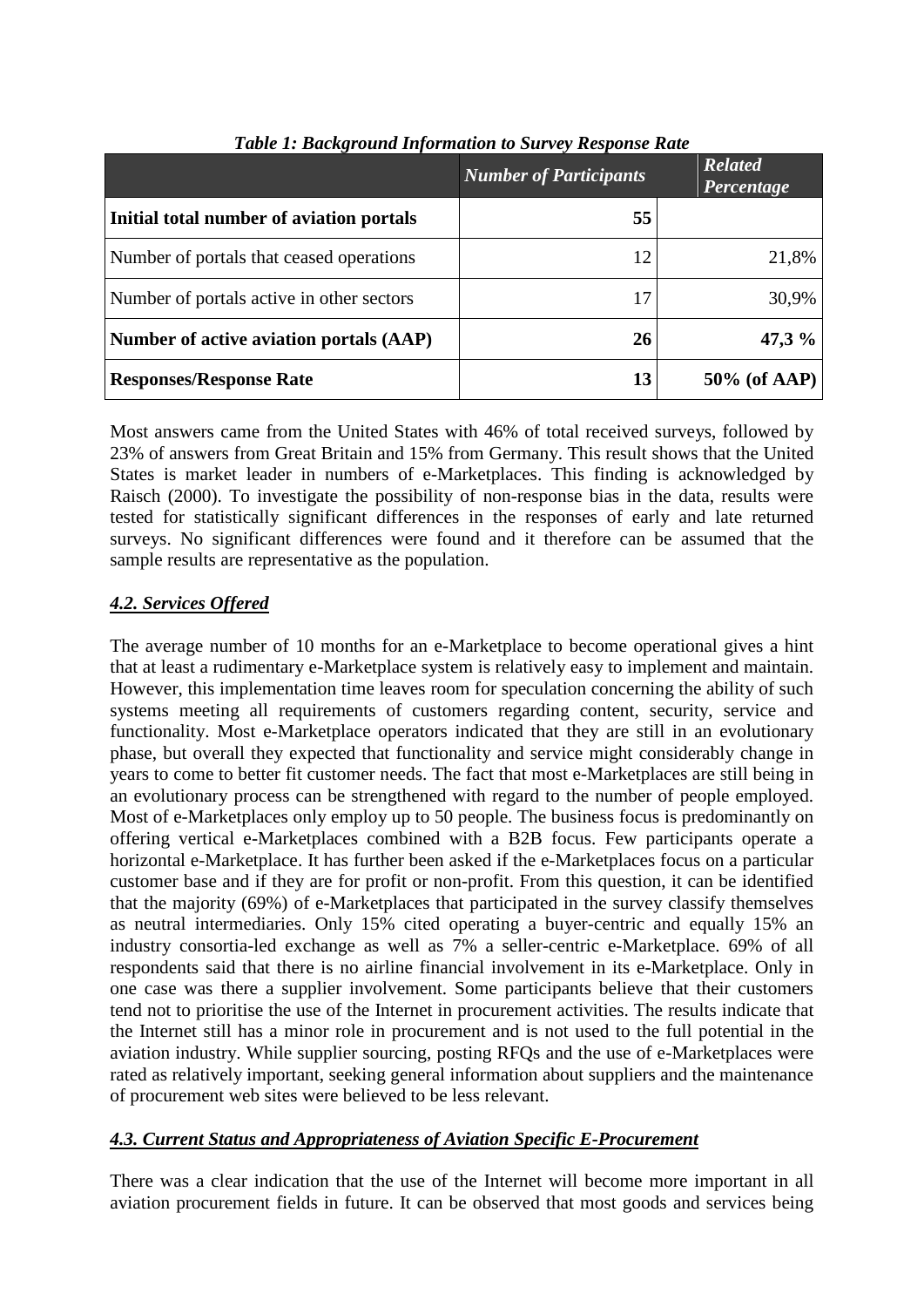traded on an aviation e-Marketplace are maintenance services and repairables, followed by expendables, rotables and consumables. A relatively small number represent powerplants and tools/GSE (Ground Support Equipment), which are often traded on separate platforms specifically designed for these product groups. This also relates to fuel. However, office supplies are barely traded on aviation platforms at all. This finding suggests that office supplies might be traded on general horizontal e-Marketplaces, which are not designed for the aviation industry in particular. 53% of participants believed that their customers could improve their purchasing processes and so save time during procurement and sourcing. 46% fully thought that customers could achieve reductions in prices as well as a reduction in processing costs. Getting a better market overview was regarded as a major benefit. As fairly to highly realisable, survey candidates rated inventory reduction and reduced lead times. Better control over prices and a wider range of suppliers were rated as fairly important while the elimination of bogus parts plays a very minor role. Regarding documentation, 53% of participants indicated that paper reduction was very realisable on their e-Marketplaces. 46% claimed to offer extensive up-to-date documentation and 30% intelligent links. Maintenance help was rated as fairly to highly realisable. Regarding services, 46% specified that the tracking/tracing of order processes and more satisfied supplier sourcing are offered on their e-Marketplace. However, opinions diverge in view of repair/maintenance status tracking with 38% believing it to be fully realisable on their e-Marketplace and 23% rating it as not realisable at all. 31% of e-Marketplace operators offer auctions/reverse auctions and 32% rated this model as being suitable for procurement in the airline industry. Consumables, powerplants, rotables, tools/GSE and office supplies have been quoted as extremely appropriate products regarding this model of dynamic pricing. Repairables have only been quoted as fairly appropriate for auctions/reverse auctions (see figure 2).

*Figure 2: Reverse Auction Feasibility for Aviation Procurement Groupings (on a Scale from 1 = No Importance at all to 5 = Extremely Important)*



Regarding fixed price catalogues, participants stated uniquely that all aviation product groupings are appropriate to extremely appropriate for this model of exchange. The jointpurchasing model has also been regarded as extremely appropriate for all products groupings. Security, speed, a high number of e-Marketplace participants, participant identity known, confidence in the operators of the e-Marketplace and system integration are all rated as extremely critical factors for an e-Marketplace. Perceived as just somewhat important are the handling of the delivery, the pre-selection of suppliers, air worthiness requirements, quality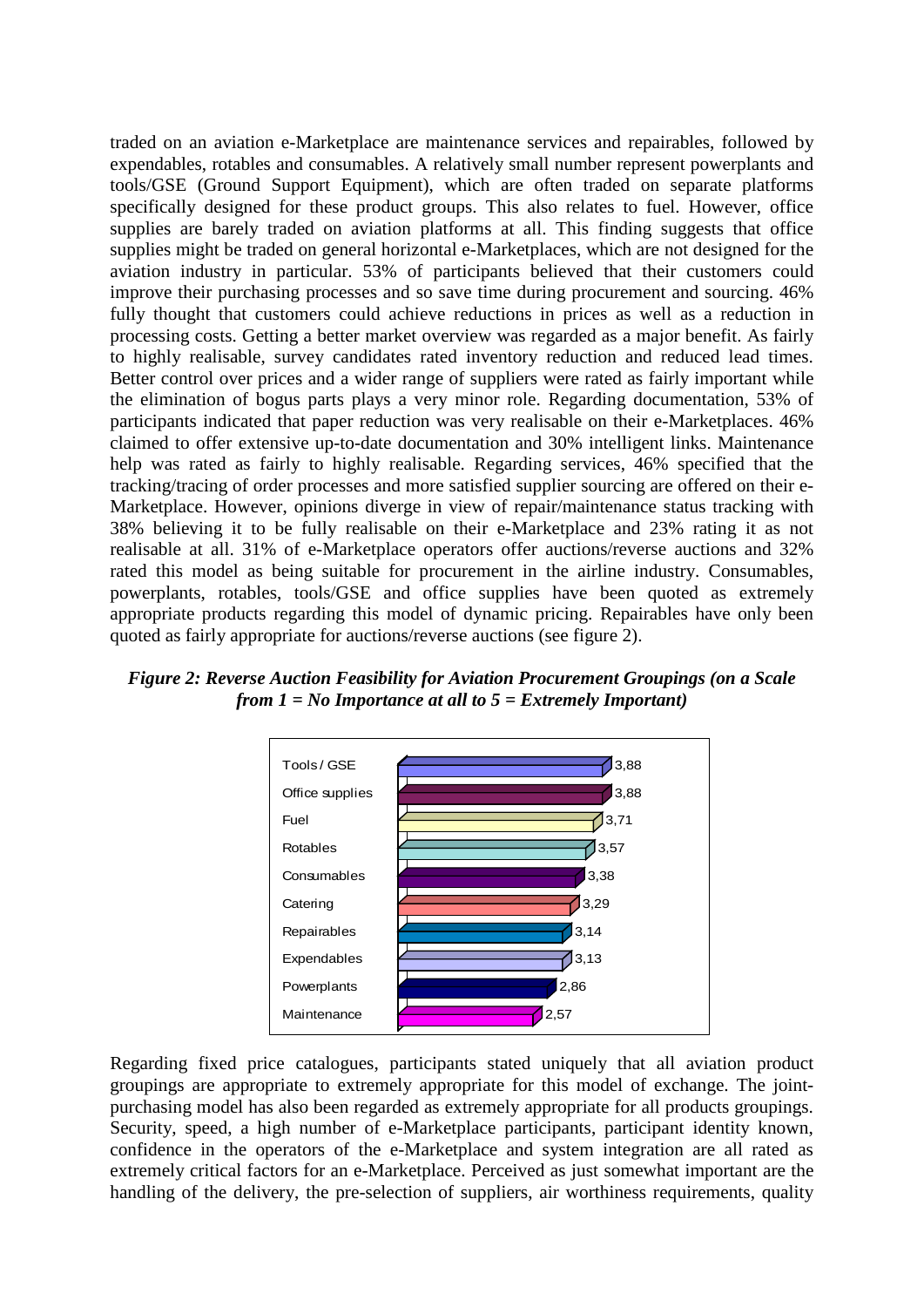proof of offered products, homepage in native language, regional arrangement of e-Marketplace, as well as offers and demands described with pictures. Having its own clearing bank was not regarded by the participants as being an important service. Regarding any collaboration with other e-Marketplaces, 54% stated that they would co-operate with another e-Marketplace and 77% stated that their e-Marketplace was compatible with any ERP system.

#### *4.4. Obstacles to Improvement and Critical Success Factors*

In terms of the percentage of purchasing processing cost savings, the responses of e-Marketplaces ranged from as little as 10% up to 60% and more. In view of possible cost savings regarding product costs participants indicated an average of 12%. However, the use of e-Marketplaces involves considerable investment costs for airlines and their respective supplier base. Characteristics of e-Marketplaces that affect the generation of their success and revenue are the number of members, transaction volume, number of product types, scope for expansion into related industries, scope for vertical integration, and the number of web site page views. These cost channels can include license fees, professional services, transaction fees, advertising fees, payment for supply chain savings, and subscription or membership fees. Most respondents claimed to levy a monthly or yearly fee (69%) to make use of their services, followed by the percentage per transaction fee (38%). Only 15% charge a one-off admission fee or some other alternative. Almost half of participants (46%) responded that both buyers and suppliers had to share the costs, while 30% charged costs to the supplier only. Not surprisingly, no one claimed to charge the costs to the buyers only, which suggests a relatively strong position of buyers in the e-Business world. Apart from these investment costs, e-Marketplace operators named different barrier patterns that prevent adoption of e-Marketplaces for procurement in the airline industry. The fear of a lack of security for transactions and accuracy of information were cited as the predominant barriers. The implementation of e-Marketplaces requires change management and training of employees to proceed with e-Procurement. This drawback is accompanied by employee's fear of job losses through automation. That is why many portal operators confirmed that many aviation industry participants, e.g. airlines and suppliers, are still reluctant to use e-Marketplaces at present. Rather self-critically, some e-Marketplaces admitted that they are still in an evolutionary phase and they have not yet developed to their full value creation potential. At the same time, portal operators were positive that they can extend their value propositions in future to increase e-Marketplace adoption in the aviation industry. So far, consolidation of portal operators is an ongoing process, but is likely to be followed by a more concentrated approach by these organisations left towards special core competencies which distinguish themselves from potential competitors.

## **5. Concluding Comments**

It is evident that recent years have witnessed rapid rates of developments in ICT generally and in e-Marketplace technology specifically. Effective exploitation of e-Marketplaces has the potential to enhance the value proposition of the airline industry. To date, however, the use of such collaborative approaches has been limited. Furthermore, little research has been conducted into the barriers to adoption, and into the critical success factors, in the light of existing and possible future potential. This paper has outlined the current status of e-Marketplaces in the industry and has focussed on the measures which need to be implemented if the potential is to be realised. If such measures are incorporated as part of the overall strategic development of companies in the industry converting e-Marketplace potential into operational reality can be achieved.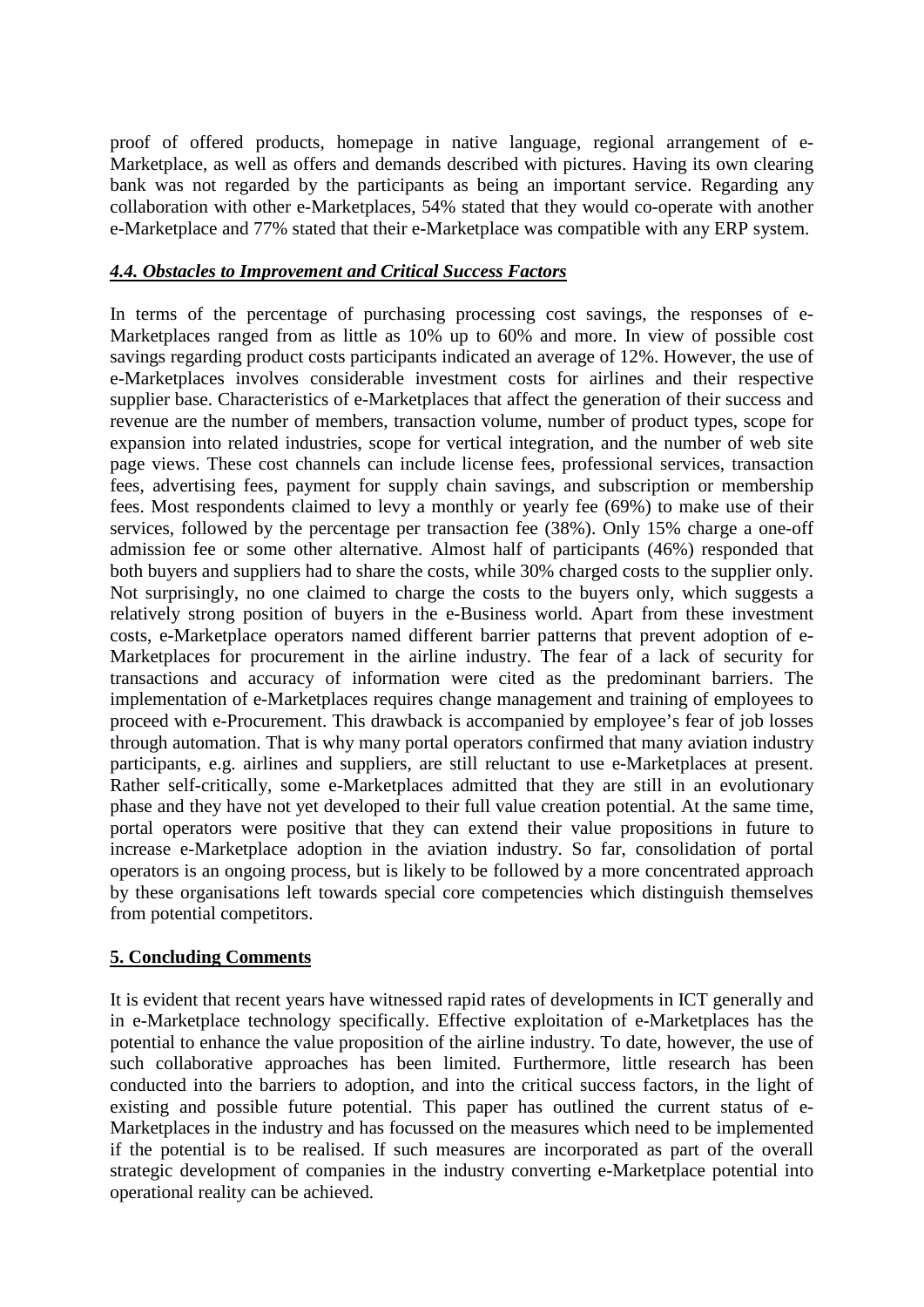#### **References:**

Amit, R. and Zott, C. (2001) Value creation in e-Business. In *Strategic Management Journal*, 22, pp. 493-520.

Angeles, R. and Nath, R. (1999) An empirical study of EDI trading partner selection criteria in customer-supplier relationships. In: *Information & Management*, 37, pp. 241-255.

Bakos, J.Y. (1991) Information Links and electronic marketplaces: The role of interorganisational information systems in vertical markets. In *Journal of Management Information Systems*, 8 (2), pp. 31-52.

Bakos Y. (1997) Reducing buyer search costs: implications for Electronic Marketplaces*.* In *Management Science*, 43, 12.

Bakos, Y. (1998) The emerging role of electronic marketplaces on the Internet. In *Communications of the ACM*, Aug. 1998.

Barney, J.B. (1991) Firm resources and sustained competitive advantage. In *Journal of Management*, 17(1), pp. 99-129.

Barney, J.B., Fuerst, W.L., Mata, F.J. (1995) Information technology and sustained competitive advantage: a resource-based analysis. In *MIS Quarterly*, 19(4), pp. 487-505.

Burgeois, L. and Eisenhardt, K. (1988) Strategic decision processes in high velocity environments: four cases in the microcomputer industry. In *Management Science*, 34, pp. 816-835.

Büchel, B. and Raub, S. (2002) Building Knowledge-creating Value Networks. In *[European](http://www.sciencedirect.com/science?_ob=JournalURL&_cdi=5907&_auth=y&_acct=C000050221&_version=1&_urlVersion=0&_userid=10&md5=2461fb87e994809e4d9a017cd9b0d992)  [Management Journal](http://www.sciencedirect.com/science?_ob=JournalURL&_cdi=5907&_auth=y&_acct=C000050221&_version=1&_urlVersion=0&_userid=10&md5=2461fb87e994809e4d9a017cd9b0d992)*, 20(6), pp. 587-596.

Christiaanse, E. and Kumar, K. (2000) ICT Enabled Co-ordination of Dynamic Supply Webs. In *International Journal of Physical Distribution and Logistics Management,* 30, pp. 268-285.

Christiaanse, E. and Markus, M.L. (2003) *B2B electronic marketplaces and the structure of channel relationships.* ICIS Barcelona.

Clarke, M.D. (1998) Irregular airline operations: review of the state-of-the-practice in airline operations control centres*. In Journal of Air Transport Management*, 4(2), pp. 67-76.

Clemons, E.K. (1986) Information Systems for sustainable competitive advantage. In *Information & Management*, 11(3), pp. 131-136.

Clemons, E.K. (1991) Corporate Strategies for Information Technology: a resource-based approach. In *Computer*, 24(11), pp. 23-32.

Clemons, E.K. and Row, M.C. (1991) Sustaining IT advantage: the role of structural differences. In *MIS Quarterly*, 15(3), pp. 275-292.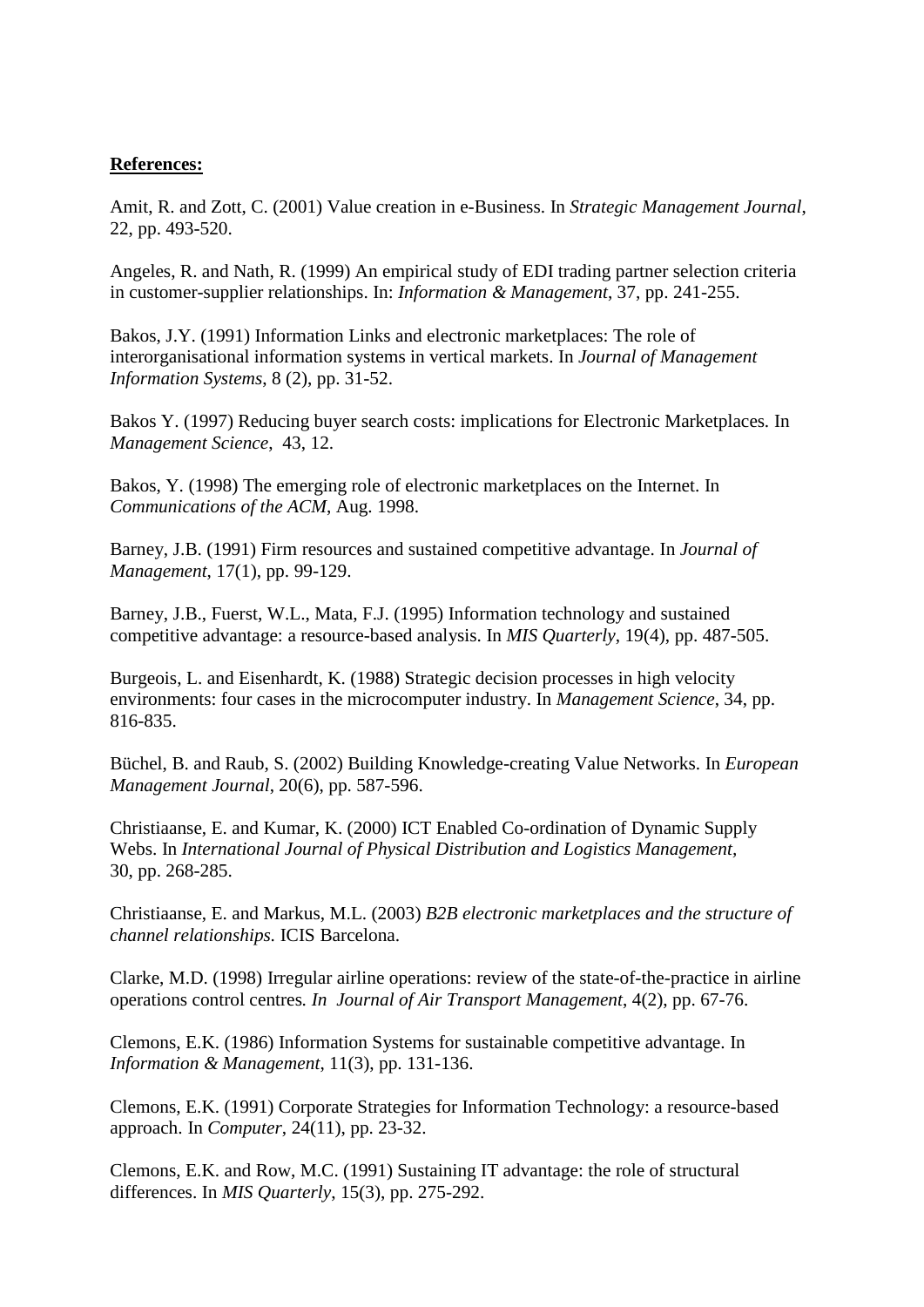Gates, W. (1995) *The Road Ahead.* Penguin Books, New York (NY).

Gellmann, R. (1996) Disintermediation and the Internet. In *Government Information Quarterly*, 13(1), pp. 1-8.

Ghobbar, A.A. and Friend, C.H. (2002) Sources of intermittent demand for aircraft spare parts within airline operations. In *[Journal of Air Transport Management,](http://www.sciencedirect.com/science?_ob=JournalURL&_cdi=6044&_auth=y&_acct=C000050221&_version=1&_urlVersion=0&_userid=10&md5=a5be662b20181214ebe1ae53e173c068)* 8(4), pp. 221-231.

Giaglis, G.M., Klein, S., O'Keefe, R. (1999) *Disintermediation, reintermediation or cybermediation? The future of intermediaries in electronic marketplaces.* Brunel University.

Gill, M.A. and Wu, Z. (2000) E-Markets: failed business model or barriers to diffusion of innovation? In *Proceedings of the Seventh Americas Conference on Information Systems*, Diane Strong, Detmar Straub, Janice I. de Gross (eds), Boston (MA).

Grover, V. and Ramanlal, P. (1999) *Six myths of information and markets: information technology networks, electronic commerce, and the battle for consumer surplus.* Society for Information Management (SIM and Management information Systems Research Center (MISRC), University of Minnesota, pp. 1-47.

Jarach, D. (2002) The digitalisation of market relationships in the airline business: the impact and prospects of e-business. In *[Journal of Air Transport Management](http://www.sciencedirect.com/science?_ob=JournalURL&_cdi=6044&_auth=y&_acct=C000050221&_version=1&_urlVersion=0&_userid=10&md5=a5be662b20181214ebe1ae53e173c068)*, 8(2), pp. 115-120.

Jarillo, J. C. (1988) On Strategic Networks. In *Strategic Management Journal*, 9, pp. 31-42.

Kumar, R. and Crook, C. (1999) A multi-disciplinary framework of the management of interorganisational systems. In *Database for Advances in Information Systems*, 30(1), pp. 22- 37.

Lee, H.G., Cho, D.H., Lee, S.C. (2002) Impact of e-Business initiatives on firm value. In *[Electronic Commerce Research and Applications](http://www.sciencedirect.com/science?_ob=JournalURL&_cdi=7329&_auth=y&_acct=C000050221&_version=1&_urlVersion=0&_userid=10&md5=88c36eb28efa064dabe46c704b5d643a)*, 1(1), pp. 41-56.

Maddox, K. (1998) *Web Commerce-Building a Digital Business.* John Wiley & Sons, Inc.

Mc Farlan, F.W. (1984) Information Technology changes the way you compete. In *Harvard Business Review*, 62(3), pp. 98-103.

Miles, R. and Snow, E. (1984) Fit. Failure and The Hall of Fame. In *California Management Review*, 26, pp.10-28.

Oesterle, H. and Fleisch, R. (1999) *Business networking: shaping enterprise relationships on the Internet.* Springer Verlag, Berlin, Germany.

Ordanini, A. and Pol, A. (2001) Infomediation and competitive advantage in b2b digital marketplaces. In *[European Management Journal](http://www.sciencedirect.com/science?_ob=JournalURL&_cdi=5907&_auth=y&_acct=C000050221&_version=1&_urlVersion=0&_userid=10&md5=2461fb87e994809e4d9a017cd9b0d992)*, 19(3), pp. 276-285.

Oum, T.H. and Yu, C. (1998) *Winning airlines: productivity and cost competitiveness of the world's major airlines.* Kluwer Academic Publishers.